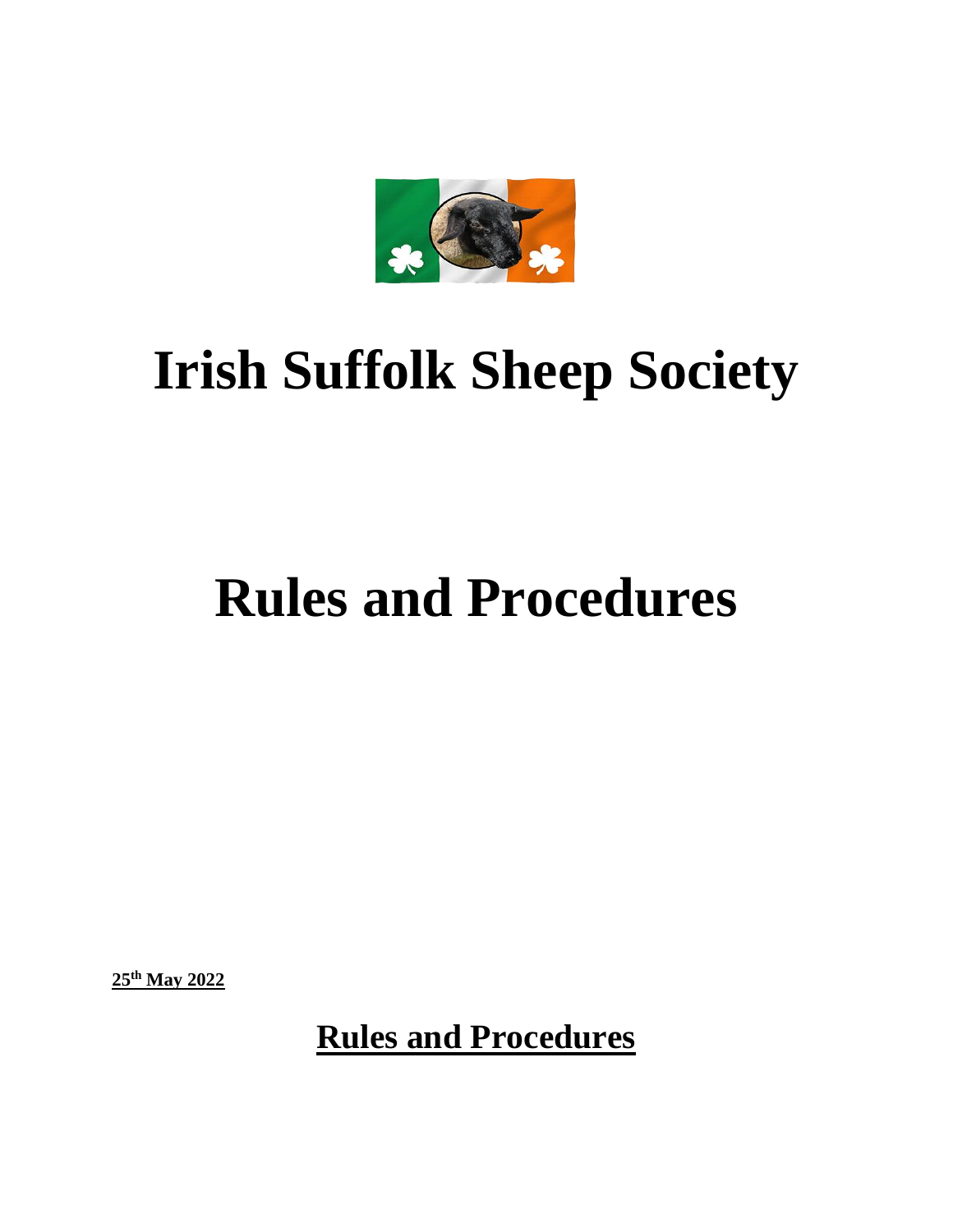### **Irish Suffolk Sheep Society**

### *Breeders and Membership*

- Any person residing in the Irish Republic can apply to be a breeder and participate in the Irish Suffolk Sheep Society breeding programme provided they own a purebred Suffolk Sheep.
- All breeders should have their breeding animals in a flock which has a designated sheep flock number with the Department of Agriculture Food and the Marine.
- The minimum age for participation in the breeding programme is 16 years.
- To become a breeder a completed application form and consent form should be sent to the Secretary. All forms can be obtained from the Society Secretary.
- All breeders have the right to become a member of the Irish Suffolk Sheep Society if they wish. To become a member this should be indicated on the application form and the appropriate membership fee should be sent to the Secretary. Only members will have a right to participate in defining and developing the breed programme.

#### *Rights and Obligations*

Breeders of the Irish Suffolk Sheep Society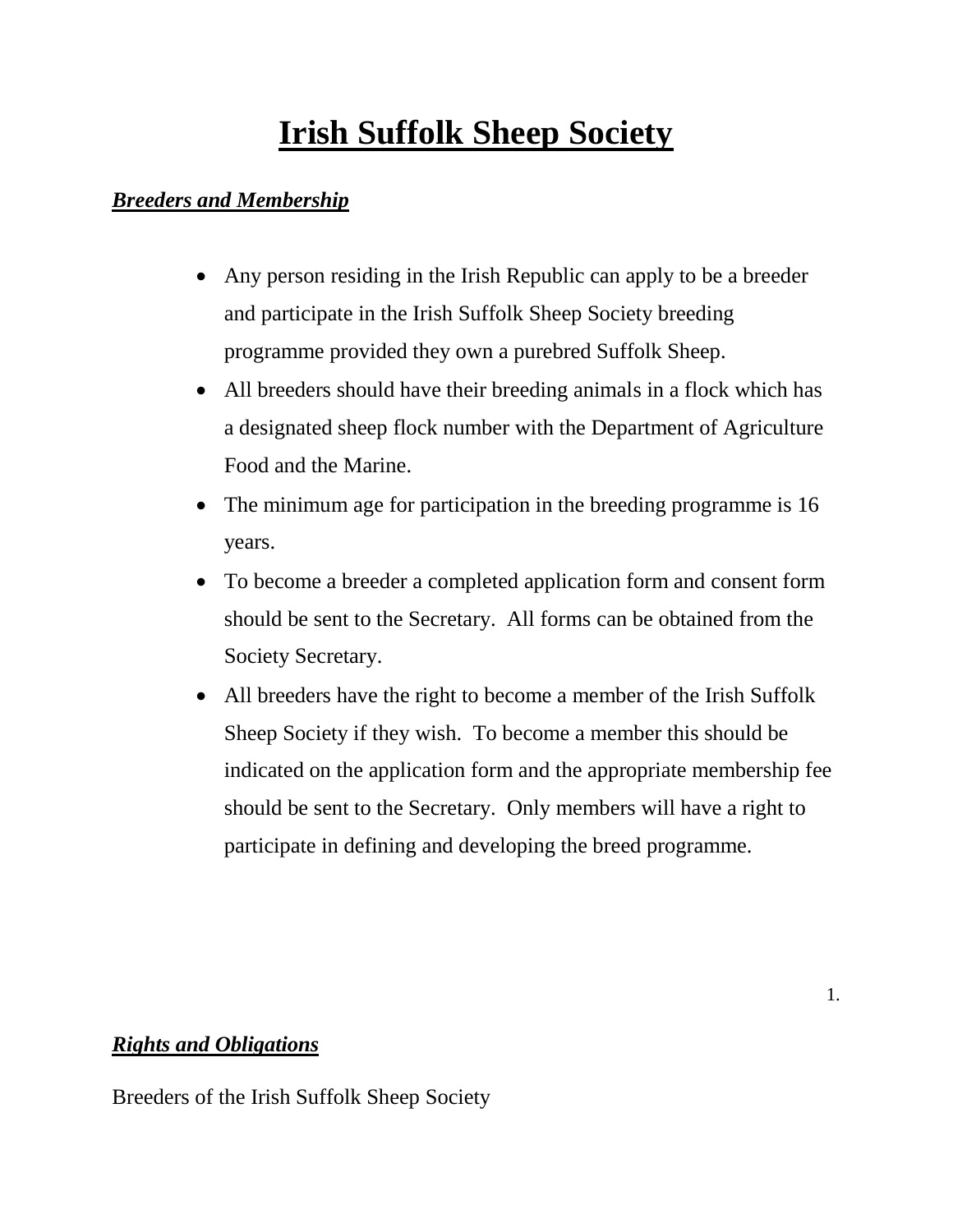- **A.** have the right to:
	- 1. Participate in the Breeding Programme where the breeding animals are located within the stated geographical territory.
	- 2. Retain ownership of their breeding animals.
	- 3. Have their animals entered in the main section, or recorded in the supplementary section, of the Flock Book in accordance with the rules of the Irish Suffolk Sheep breeding programme.
	- 4. Be provided with a Zootechnical Certificate when all pedigrees are clearly identified.
	- 5. Avail of the services as outlined in the breeding programme.
	- 6. Have free choice in the selection and breeding of animals.
	- 7. Have their offspring descended from these breeding animals can be entered in the Irish Suffolk sheep society flock book in accordance with the rules of the breeding program.

 8. Participate in genetic evaluations as outlined in the breeding programme.

 9. Will not be allowed into sales without a Zootechnical Certificate for each animal presented.

 10. On-request, to be provided with up-to-date results of the performance testing and genetic evaluation for these breeding animals, where those results are available.

#### *All breeders are obliged to*

1. Be familiar with the rules of the Irish Suffolk Sheep Society and that of the Breeding Programme.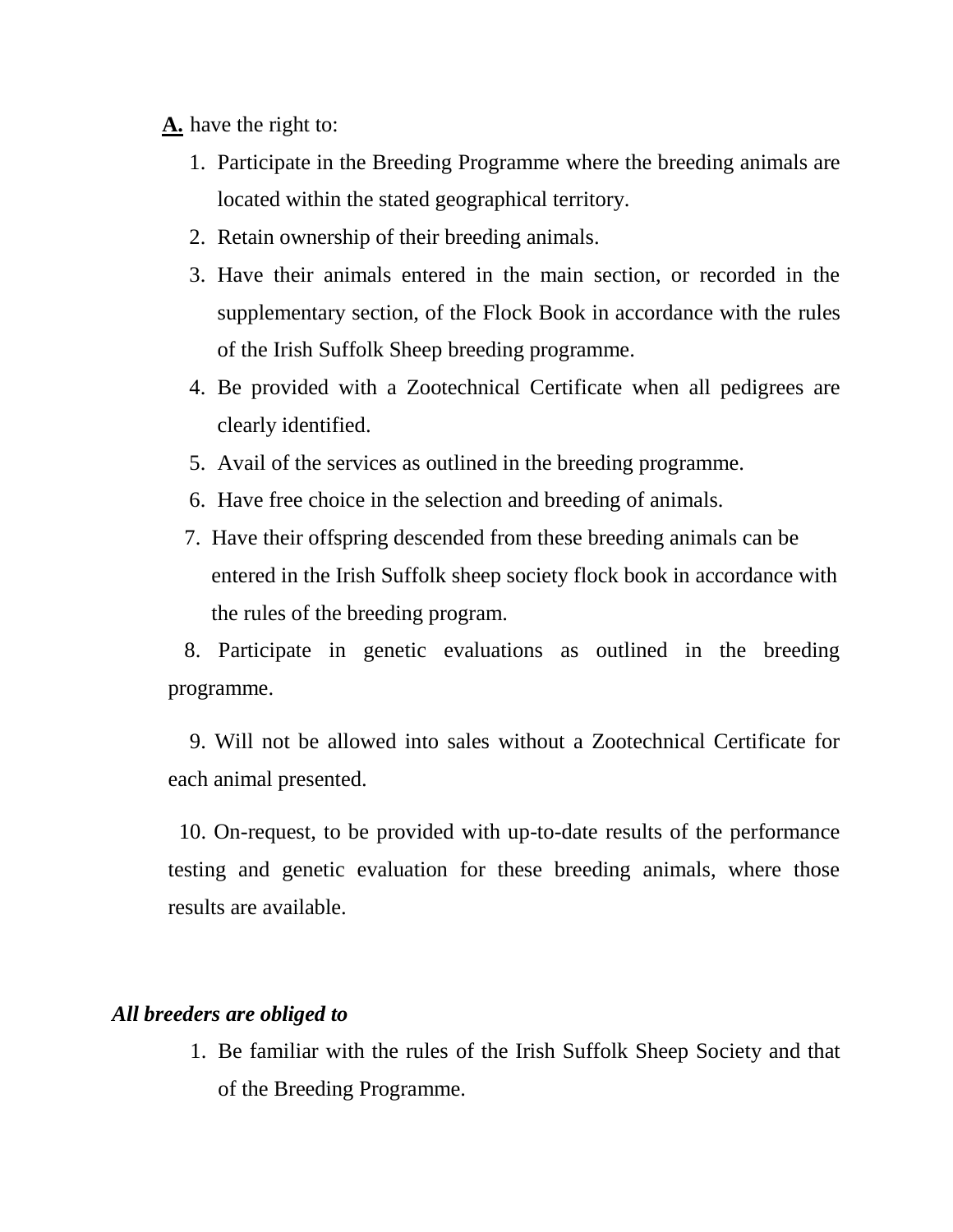- 2. Comply with the Rules of the Irish Suffolk Sheep Society.
- 3. In addition, members should be familiar with the Constitution Rules of the Irish Suffolk Sheep Society company Limited by Guarantee.

#### *The Irish Suffolk Sheep Society has the right to:-*

- 1. Exclude breeders from participating in the breeding programme where those breeders fail to comply with the rules of the breeding programme.
- 2. Exclude breeders from membership where those breeders do not comply with obligations set out in the rules of procedure.
- 3. Settle disputes, without prejudice to the roles of the courts, that may arise between breeders, and between breeders and the breed society in the process of carrying out the Society's breeding programme and where applicable in accordance with these rules of procedures.
- 4. Only fully paid up members of the Irish Suffolk Sheep Society can sell their sheep at any sale organized by the said Society.

#### **Non – Discrimination**